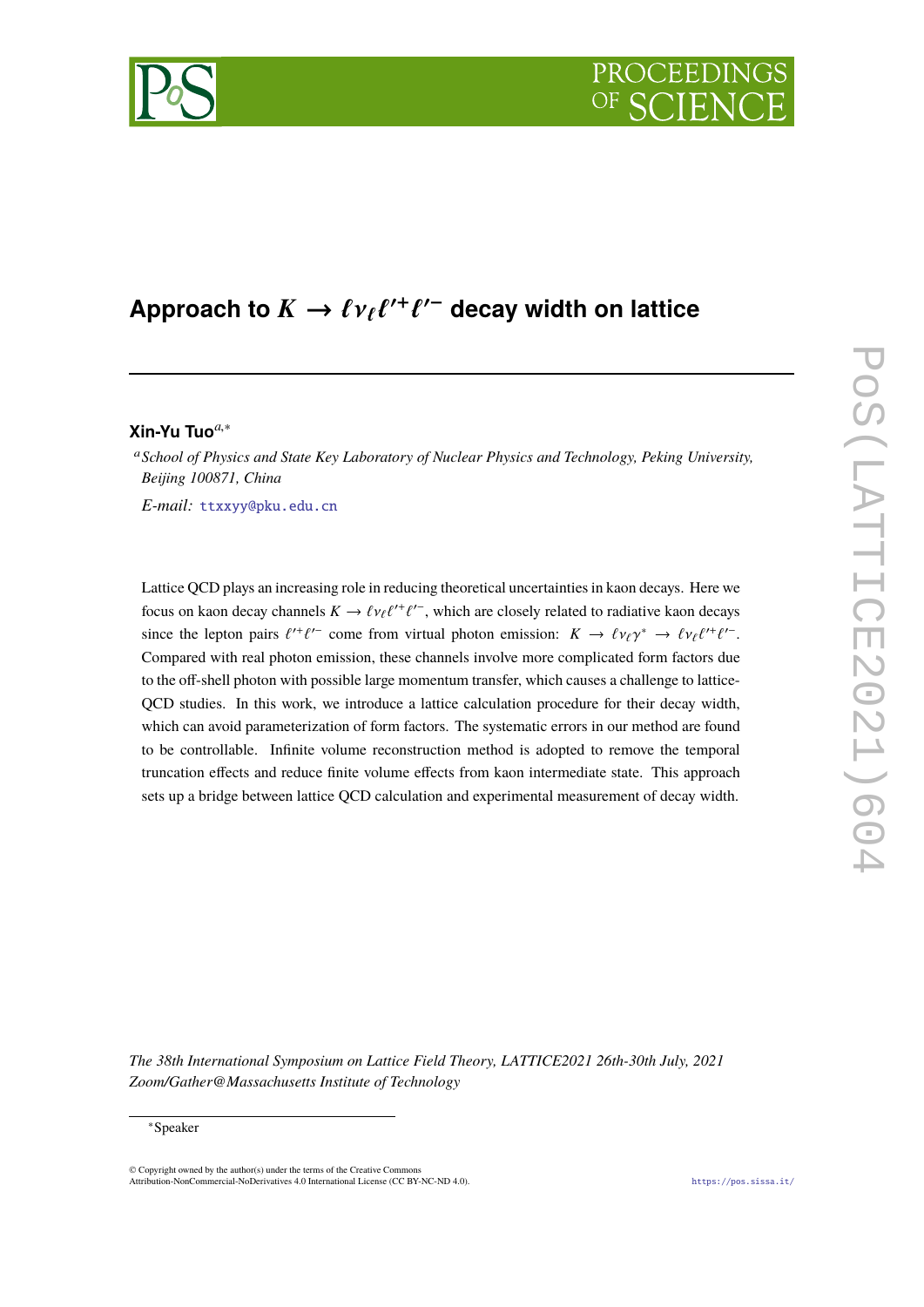# **1. Introduction**

Kaon decays provide an excellent place for high precision test of Standard Model [\[1\]](#page-7-0). For this purpose, the theoretical uncertainties in long-distance contribution associated with non-perturbative QCD need to be reduced. In recent years, lattice QCD plays an increasing role on this issue [\[2\]](#page-7-1). An important class is radiative corrections to the leptonic and semileptonic decays, which has also been investigated on lattice recently  $[3-13]$  $[3-13]$ . In this work we consider the decay channels  $K \to \ell \nu_{\ell} \ell^{\prime +} \ell^{\prime -}$ , where the pair of leptons  $\ell^{\prime +} \ell^{\prime -}$  is produced by a virtual photon:  $K \to \ell \nu_{\ell} \gamma^* \to$ <br> $\ell_{\ell}, \ell^{\prime +} \ell^{\prime -}$ . In a vertice three shappels have heap measured:  $K \to \infty$ ,  $\ell_{\ell}, \ell^{\prime +}$  $\ell^{+}\ell^{-}$ . In experiments, three channels have been measured:  $K \to e\gamma_e e^+e^-$ ,  $K \to \mu\gamma_\mu e^+e^-$  and  $K \to e\nu_e \mu^+ \mu^-$  [\[14,](#page-8-1) [15\]](#page-8-2).

µ Compared with real photon emission, these channels involve more complicated form factors due to the off-shell photon [\[16\]](#page-8-3). Since the phase space of  $K \to \ell v_{\ell} \ell^{\prime +} \ell^{\prime -}$  allows the virtual<br>photon corrise relatively legac momentum understanding the momentum dependence of decay photon carries relatively large momentum, understanding the momentum dependence of decay amplitude is essential in calculation of the total decay width. This complexity brings difficulties to the lattice-QCD calculation. First, parameterization of form factors for off-shell photon with large momentum transfer is non-trivial. Second, the systematic errors such as finite volume effects or temporal truncation effects, can be enhanced from light intermediate states. One example is that the on-shell  $\pi\pi$  intermediate states can cause power-law finite volume effects and exponentially growing contamination in temporal direction.

In this work, we propose a calculation procedure for  $K \to \ell v_{\ell} \ell^{\prime +} \ell^{\prime -}$  decay width and discuss the systematic errors in our method. For numerical implementation, we refer to our recent paper [\[17\]](#page-8-4). The benefit of our method is to provide a smooth connection between the lattice hadronic matrix element and the decay width without introducing specific parameterization of form factors. The systematic errors from long-distance region, such as temporal truncation effects and finite volume effects, are found to be controllable. We use infinite volume reconstruction (IVR) method [\[18\]](#page-8-5) to correct errors associated with kaon intermediate state. For  $\pi\pi$  intermediate states, we give a qualitative discussion and leave the precise treatment for future works.

## **2. Calculation Procedure**

In this section, we introduce the calculation procedure for  $K \to \ell v_{\ell} \ell^{\prime +} \ell^{\prime -}$  decay width. The idea gross time hadronic function  $H^{\mu\nu}(\mu, Q)$  in infinite values is defined as Euclidean space-time hadronic function  $H_E^{\mu\nu}(x, Q)$  in infinite volume is defined as:

$$
H_E^{\mu\nu}(x,Q) = \left\langle 0 \left| T \left\{ J_{em,E}^{\mu}(x) J_{W,E}^{\nu}(0) \right\} \right| K(Q) \right\rangle. \tag{1}
$$

where  $Q = (im_K, \vec{0})$  is the Euclidean 4-momentum of initial kaon state. The electromagnetic and weak currents in Euclidean space are defined as  $J_{emE}^{\mu} = \frac{2}{3}$  $J_{W,E}^{\gamma} = \bar{s}\gamma^{\gamma}(1-\gamma_5)u$ . It can be calculated from lattice three-point correlation function:  $\frac{2}{3}\bar{u}\gamma^{\mu}u - \frac{1}{3}$  $rac{1}{3}$  $\bar{d}\gamma^{\mu}d - \frac{1}{3}$  $rac{1}{3}$ *s*γ<sup>*μ*</sup>*s* and

$$
H_{E,A/V}^{(L),\mu\nu}(x,Q) = \begin{cases} N_K^{-1} Z_V Z_{A/V} e^{m_K \Delta T} \left\langle J_{em}^{\mu}(\vec{x},t) J_{A/V}^{\nu}(\vec{0},0) \phi_K^{\dagger}(-\Delta T) \right\rangle, & t \ge 0, \\ N_K^{-1} Z_V Z_{A/V} e^{m_K(\Delta T - t)} \left\langle J_{A/V}^{\mu}(\vec{0},0) J_{em}^{\nu}(\vec{x},t) \phi_K^{\dagger}(t - \Delta T) \right\rangle, & t < 0. \end{cases}
$$
(2)

where we add superscript (*L*) to emphasize that this quantity is defined in finite volume. The axialvector-current part and vector-current part are separated since they have different renormalization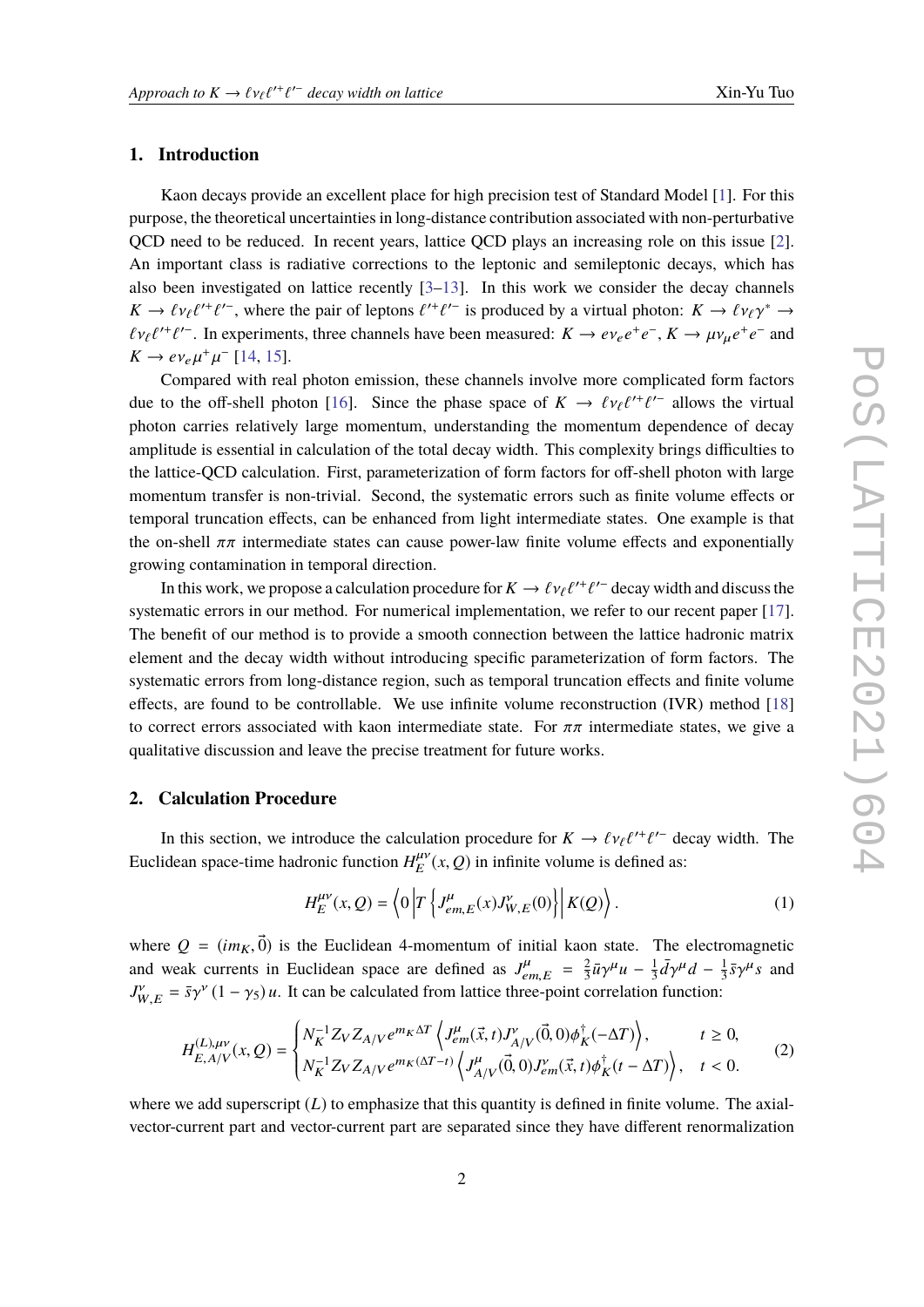factor  $Z_A$  and  $Z_V$ . The normalization factor  $N_K = \langle K | \phi \rangle^{\dagger}$  $K(K(0)|0\rangle/(2m_K)$  and the kaon mass  $m_K$  are calculated from the lattice two-point functions. ∆*T* is large enough for kaon states dominance.

<span id="page-2-0"></span>Unlike traditional calculation at fixed lattice momenta, we use hadronic function in coordinate space  $H_E^{(L),\mu\nu}(x,Q)$  as input. As shown in Fig. [1,](#page-2-0) we introduce a calculation procedure to provide a direct connection between the lettice hodienic function and the decess width direct connection between the lattice hadronic function and the decay width.



**Figure 1:** Lattice calculation procedure for  $K \to \ell \nu_{\ell} \ell^{\prime +}$  $\ell$ <sup>-</sup> decay width.

In the first step, we relate  $H_E^{(L),\mu\nu}(x,Q)$  to Minkowski hadronic function  $H_M^{\mu\nu}(p,q)$ , which is defined as:

<span id="page-2-1"></span>
$$
H_M^{\mu\nu}(p,q) = \int d^4x \, e^{ipx} \left\langle 0 \left| T \left\{ J_{em,M}^{\mu}(x) J_{W,M}^{\nu}(0) \right\} \right| K(q) \right\rangle. \tag{3}
$$

with Minkowski momenta  $p = (E, \vec{p}), q = (m_K, 0)$ .

We first define hadronic function  $H_E^{\mu\nu}(P,Q)$  in infinite volume Euclidean space-time:

<span id="page-2-2"></span>
$$
H_E^{\mu\nu}(P,Q) = -i \int_{-T/2}^{T/2} dt \int d^3 \vec{x} e^{Et - i\vec{p}\cdot\vec{x}} H_E^{\mu\nu}(x,Q).
$$
 (4)

where the kinematic variables are  $P = (iE, \vec{p})$  and  $Q = (im_K, \vec{0})$ . On lattice,  $H_E^{\mu\nu}(x, Q)$  is replaced by the finite volume version  $H_E^{(L),\mu\nu}(x,Q)$ :

<span id="page-2-3"></span>
$$
H_E^{(L),\mu\nu}(P,Q) = -i \int_{-T/2}^{T/2} dt \int_V d^3 \vec{x} e^{Et - i\vec{p}\cdot\vec{x}} H_E^{(L),\mu\nu}(x,Q). \tag{5}
$$

The differences between  $H_E^{(L),\mu\nu}(P,Q)$  and  $H_M^{\mu\nu}(p,q)$  come from two aspects:

- 1. Temporal truncation effects. They account for differences between Eq. [\(3\)](#page-2-1) and Eq. [\(4\)](#page-2-2), which are caused by non-equivalence between Euclidean space-time and Minkowski space-time.
- 2. Finite volume effects. They come from replacing infinite volume  $H_E^{\mu\nu}(x, Q)$  by finite volume lattice data  $H_E^{(L),\mu\nu}(x,Q)$  in Eq. [\(5\)](#page-2-3).

Both effects are found to be controllable through IVR method, which is discussed in Sec. [3](#page-4-0) in details.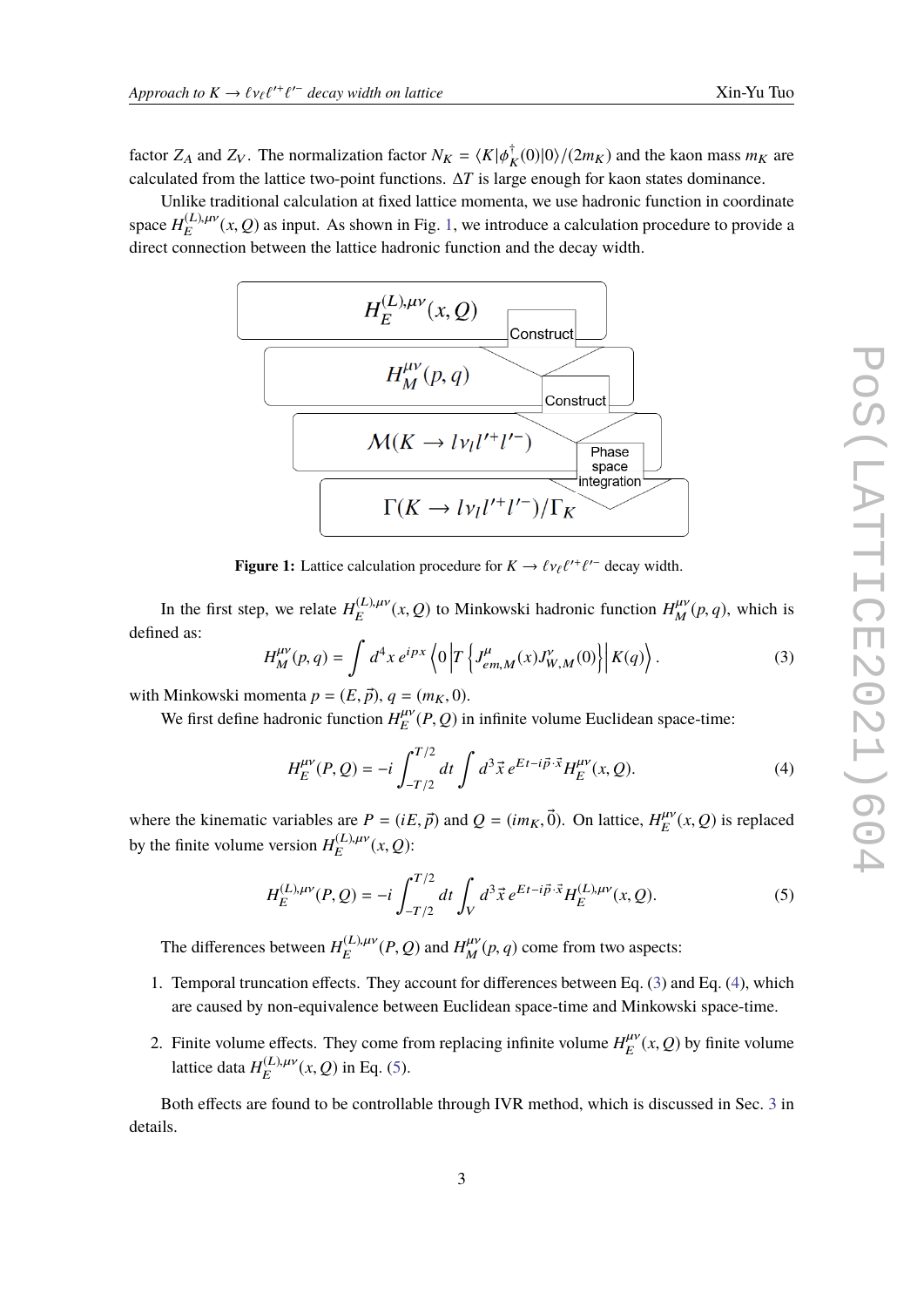<span id="page-3-0"></span>In the second step, the decay amplitude  $\mathcal{M}(K \to \ell v_{\ell} \ell^{r+\ell'-})$  is constructed. As shown in Fig. [2](#page-3-0)<br>Fig. 2, it includes two pertain rediction from quarks or from charged letter. [16] From these and Fig. [3,](#page-3-1) it includes two parts: radiation from quarks or from charged lepton [\[16\]](#page-8-3). From these diagrams, the decay amplitude can be written as:



<span id="page-3-1"></span>**Figure 2:** Contribution of off-shell photon radiation from the final-state lepton in  $K \to \ell \nu_{\ell} \ell^{\prime +}$  $'$ <sup>-</sup>.



**Figure 3:** Contribution of off-shell photon radiation from quarks in  $K \to \ell \nu_{\ell} \ell^{+}$ − . The hadronic part is described by  $H_M^{\mu\nu}(p,q)$ .

$$
i\mathcal{M}_D = -i\frac{G_F e^2 V_{us}^*}{\sqrt{2}s_{12}} \left[ f_K L^{\mu} (p_1, p_2, p_3, p_4) - H_M^{\mu\nu} (p_{12}, q) l_{\nu} (p_3, p_4) \right] \left[ \bar{u} (p_1) \gamma_{\mu} v (p_2) \right],
$$
  
\n
$$
i\mathcal{M}_E = +i\frac{G_F e^2 V_{us}^*}{\sqrt{2}s_{14}} \left[ f_K L^{\mu} (p_1, p_4, p_3, p_2) - H_M^{\mu\nu} (p_{14}, q) l_{\nu} (p_3, p_2) \right] \left[ \bar{u} (p_1) \gamma_{\mu} v (p_4) \right].
$$
 (6)

where  $M_D$  and  $M_E$  correspond to "Direct" and "Exchange" diagrams in Fig. [3.](#page-3-1)  $p_i$  with  $i = 1, \dots, 4$ are defined as momenta of final-state leptons.  $s_{ij} = p_{ij}^2 = (p_i + p_j)^2$  is the momentum square of photon. The leptonic factors  $L^{\mu}$  and  $l^{\mu}$  are defined as

$$
l^{\mu}(p_3, p_4) = \bar{u}(p_3) \gamma^{\mu} (1 - \gamma_5) v(p_4),
$$
  
\n
$$
L^{\mu}(p_1, p_2, p_3, p_4) = l^{\mu}(p_3, p_4) + L'^{\mu}(p_1, p_2, p_3, p_4),
$$
\n(7)

with

$$
L^{\prime \mu} (p_1, p_2, p_3, p_4) = m_{\ell} \bar{u} (p_3) (1 + \gamma_5) \frac{2p_4^{\mu} + p_{12}^{\mu}}{m_{\ell}^2 - (p_4 + p_{12})^2} v (p_4).
$$
 (8)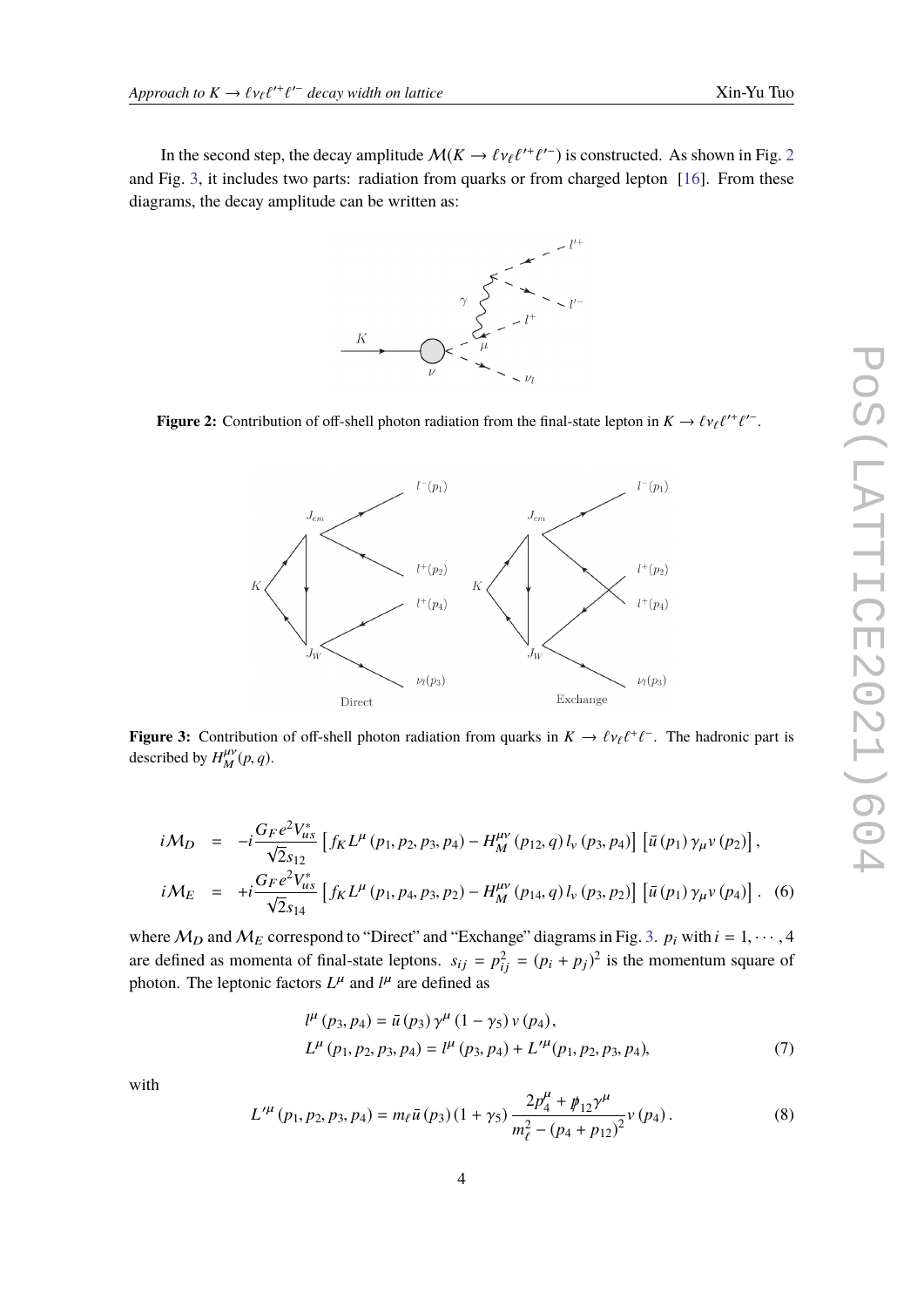A convenient way to calculate  $M_D$  and  $M_E$  is using numerical realization of the spinors and calculating decay amplitude by matrix products.

In the final step, the decay width is given by four-body phase space integration. For  $\ell = \ell'$ , "Direct" and "Evenings" diagrams contributes. both "Direct" and "Exchange" diagrams contribute:

$$
Br[K \to \ell \nu_\ell \ell^+ \ell^-] = \frac{1}{2m_K \Gamma_K} \int d\Phi_4 \left( |M_D|^2 + |M_E|^2 + 2 \operatorname{Re}[M_D M_E^*] \right). \tag{9}
$$

For  $\ell \neq \ell'$ , we only need "Direct" diagram:

$$
Br[K \to \ell \nu_{\ell} \ell^{\prime +} \ell^{\prime -}] = \frac{1}{2m_K \Gamma_K} \int d\Phi_4 \, |M_D|^2, \tag{10}
$$

where  $\Gamma_K$  is total decay width of kaon. In the practical calculation, we use Monte Carlo method to do phase space integral. Details of four-body phase space as well as numerical implementation can be found in our recent paper [\[17\]](#page-8-4).

## <span id="page-4-0"></span>**3. Temporal Truncation Effects and Finite Volume Effects**

<span id="page-4-1"></span>In this section, we discuss how to remove temporal truncation effects and reduce finite volume effects. Both effects are dominated by low-lying states. Such states include *K* intermediate state for  $t < 0$  time ordering and  $\pi \pi$  intermediate state for  $t > 0$  time ordering, as shown in Fig. [4](#page-4-1) and Fig. [5.](#page-4-1)







**Figure 5:** Low-lying-state dominance for  $t < 0$ : kaon states.

IVR method utilizes low-lying-state dominance to reconstruct  $H_E^{\mu\nu}(P,Q)$  from  $H_E^{(L),\mu\nu}(P,Q)$ . As shown in Fig. [\(6\)](#page-5-0), two steps are included in IVR method: reconstruction in temporal direction (denoted as IVR) and reconstruction in spatial direction (denoted as  $\delta_{IVR}$ ). These two steps correspond to solution of temporal truncation effects and finite volume effects respectively.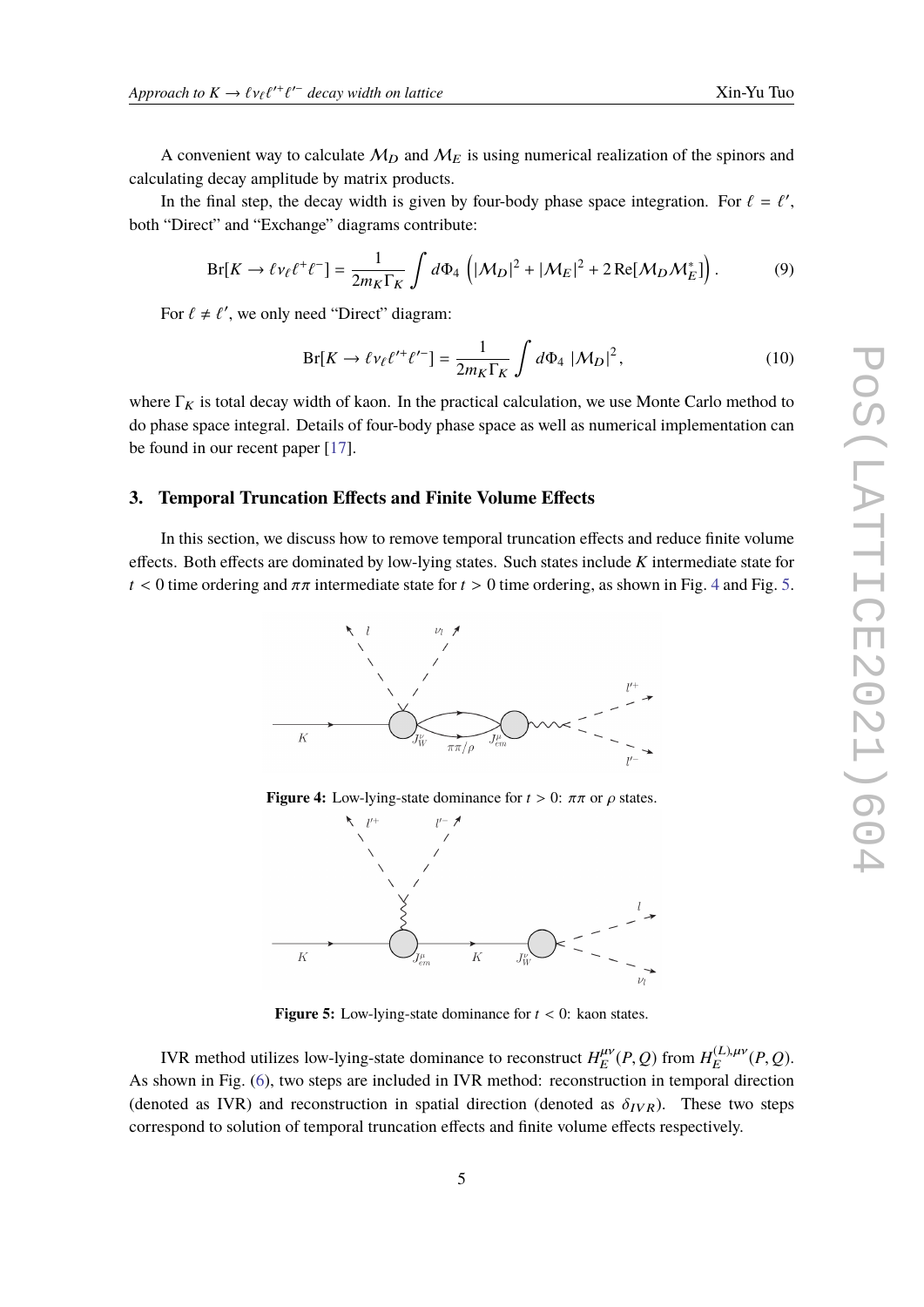<span id="page-5-0"></span>

**Figure 6:** The main idea of IVR method.

We first discuss temporal truncation effects. For  $t > 0$  and  $t < 0$  time-ordering, such effects appear as unphysical terms  $e^{-(E_{\pi\pi}-E)T/2}$  and  $e^{-(E+E_K-m_K)T/2}$  respectively. For kaon intermediate state, if the photon is soft and the intermediate kaon is nearly on-shell,  $E + E_K - m_K \rightarrow 0$  will enhance the unphysical term. In relative small lattice  $Ta/2 = La = 2.2 fm$ , we actually find these effects can not be ignored in the whole phase space [\[17\]](#page-8-4).

This unphysical term is removed by reconstruction in temporal direction. We introduce integration truncation  $|t| = t_s$  in temporal direction, where  $t_s$  is large enough for kaon state dominance. For  $|t| > t_s$ , the contribution can be reconstruct from time slice  $|t| = t_s$ :

$$
\int_{-\infty}^{0} dt \int d^{3} \vec{x} e^{Et - i\vec{p}\cdot\vec{x}} H^{\mu\nu}(\vec{x}, t)
$$
\n
$$
= \int_{-t_{s}}^{0} dt \int d^{3} \vec{x} e^{Et - i\vec{p}\cdot\vec{x}} H^{\mu\nu}(\vec{x}, t) + \int_{-\infty}^{-t_{s}} dt \int d^{3} \vec{x} e^{Et - i\vec{p}\cdot\vec{x}} H^{\mu\nu}(\vec{x}, t)
$$
\n
$$
= \int_{-t_{s}}^{0} dt \int d^{3} \vec{x} e^{Et - i\vec{p}\cdot\vec{x}} H^{\mu\nu}(\vec{x}, t) + \int d^{3} \vec{x} e^{-i\vec{p}\cdot\vec{x}} H^{\mu\nu}(\vec{x}, -t_{s}) \frac{e^{-Et_{s}}}{E + E_{K} - m_{K}}.
$$
\n(11)

From the second to the third line, the hadronic function  $H^{\mu\nu}(\vec{x}, t)$  with  $t < -t_s$  is reconstructed<br>by loop atota dominance. Heing the hadronic function at some modest value of the it allows us to by kaon state dominance. Using the hadronic function at some modest value of  $t_s$ , it allows us to perform the temporal integral in the whole region of −∞ < *<sup>t</sup>* < <sup>−</sup>*t*s. Thus the temporal truncation effects naturally disappear.

For  $\pi\pi$  states, the unphysical term is  $e^{-(E_{\pi\pi}-E)T/2}$ . If  $E_{\pi\pi} < m_K$ , such states will lead to noticely growing term. These effects are symmessed by small phase gross allowed an abell exponentially growing term. These effects are suppressed by small phase space allowed on-shell two pion  $K \to \ell \nu_{\ell} \pi \pi \to \ell \nu_{\ell} \ell^{\prime +} \ell^{\prime -}$ . The correction of this part can be done by reconstruction of law high grade in our line low-lying  $\pi\pi$  state contribution with  $E_{\pi\pi} < m_K$ . The treatment of this part will be include in our future work.

Next, we turn to finite volume effects  $\delta_{IVR}$ . Due to the cluster decomposition property of QCD,  $H^{\mu\nu}(x, Q)$  at long-distance is exponentially suppressed as  $e^{-\Lambda L}$  with hadronic scale  $\Lambda$ . Thus,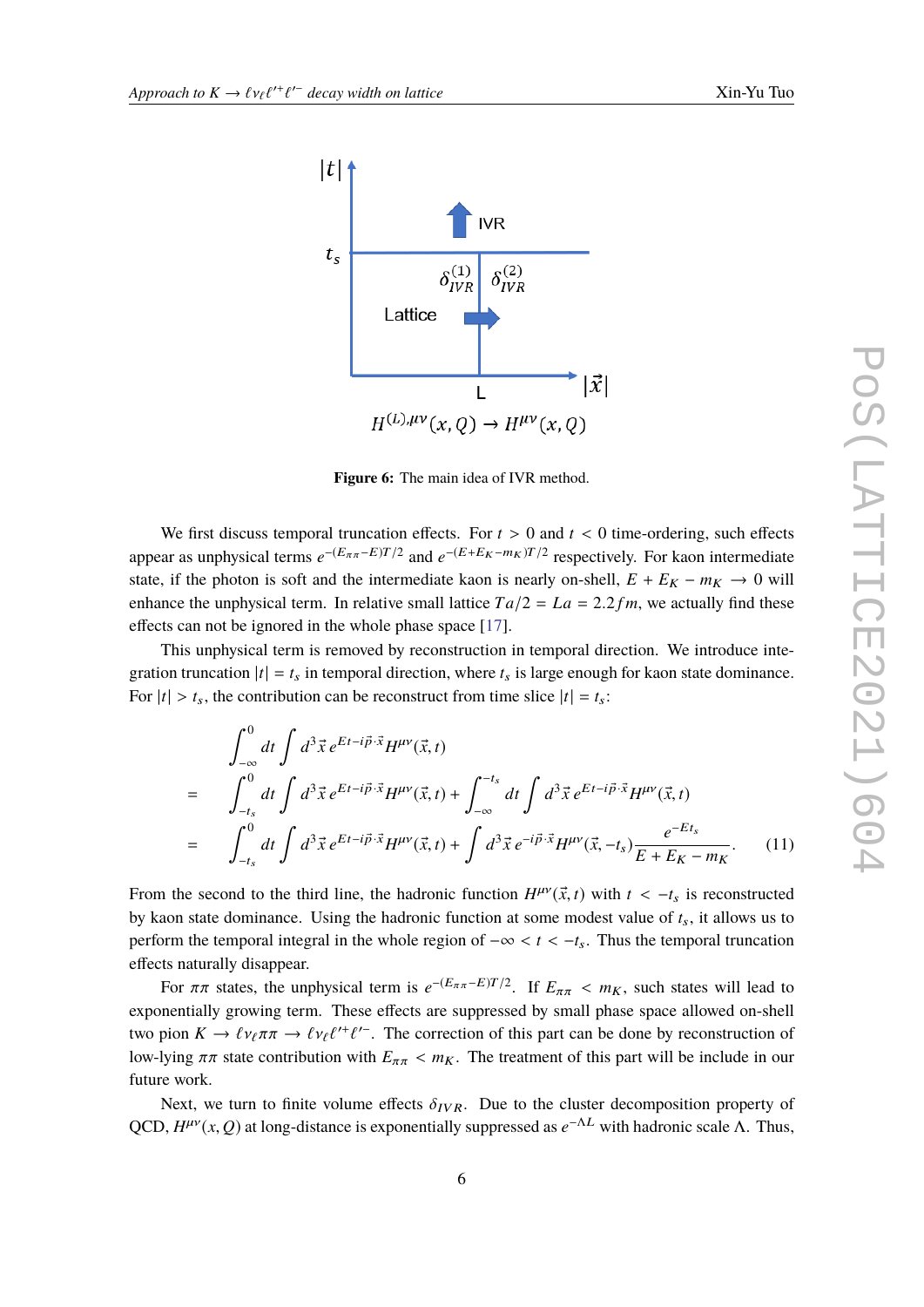in calculation of decay width,  $\delta_{IVR}$  is also exponentially suppressed. They can either be corrected by low-lying state, or be reduced by increasing lattice volume.

We still start with kaon state. Reconstruction in spatial direction is done by:

$$
H_E^{\mu\nu}(P, Q) = \int d^4x \, e^{Et - i\vec{p}\cdot\vec{x}} H_E^{\mu\nu}(x, Q)
$$
  
= 
$$
\int_V d^4x \, e^{Et - i\vec{p}\cdot\vec{x}} H_E^{(L), \mu\nu}(x, Q)
$$
  
+ 
$$
\int_V d^4x \, e^{Et - i\vec{p}\cdot\vec{x}} \left( H_E^{\mu\nu}(x, Q) - H_E^{(L), \mu\nu}(x, Q) \right)
$$
  
+ 
$$
\int_{>V} d^4x \, e^{Et - i\vec{p}\cdot\vec{x}} H_E^{\mu\nu}(x, Q).
$$
 (12)

where the third line comes from the difference between  $H_E^{\mu\nu}(x, Q)$  and  $H_E^{(L), \mu\nu}(x, Q)$  inside the lattice box, and the fourth line is contribution from  $H_E^{\mu\nu}(x, Q)$  outside the lattice box. We denote them as  $\delta_{IVR,K}$ , which can be calculated using low-lying-state dominance of kaon

$$
\delta_{IVR,K} \approx \int_{V} d^3 \vec{x} \, e^{Et - i\vec{p} \cdot \vec{x}} (H_K^{(L_{\infty}), \mu\nu}(x, Q) - H_K^{(L), \mu\nu}(x, Q)) + \int_{>V} d^3 \vec{x} \, e^{Et - i\vec{p} \cdot \vec{x}} H_K^{(L_{\infty}), \mu\nu}(x, Q), \tag{13}
$$

where we define  $L_{\infty}$  as a much larger lattice volume. The kaon contribution  $H_K^{(L),\mu\nu}(x,Q)$  can be calculated analytically with kaon electromagnetic form factor  $F^{(K)}(q^2) = 1 + (r_K^2/6)q^2$ :

$$
H_K^{(L),\mu\nu}(x,Q) = \frac{1}{L^3} \sum_{\vec{p}} \frac{1}{2E} f_K P^{\nu}(P+Q)^{\mu} F^{(K)}(q^2) e^{-i\vec{p}\cdot\vec{x}} e^{(E-m_K)t}.
$$
 (14)

<span id="page-6-0"></span>As shown in Fig. [7,](#page-6-0)  $\delta_{IVR,K}$  is exponentially suppressed in calculation of decay width.



**Figure 7:** Examination of volume dependence of finite volume effects  $\delta_{IVR,K}$  using  $K \to e v_e e^+ e^-$  decay as an example.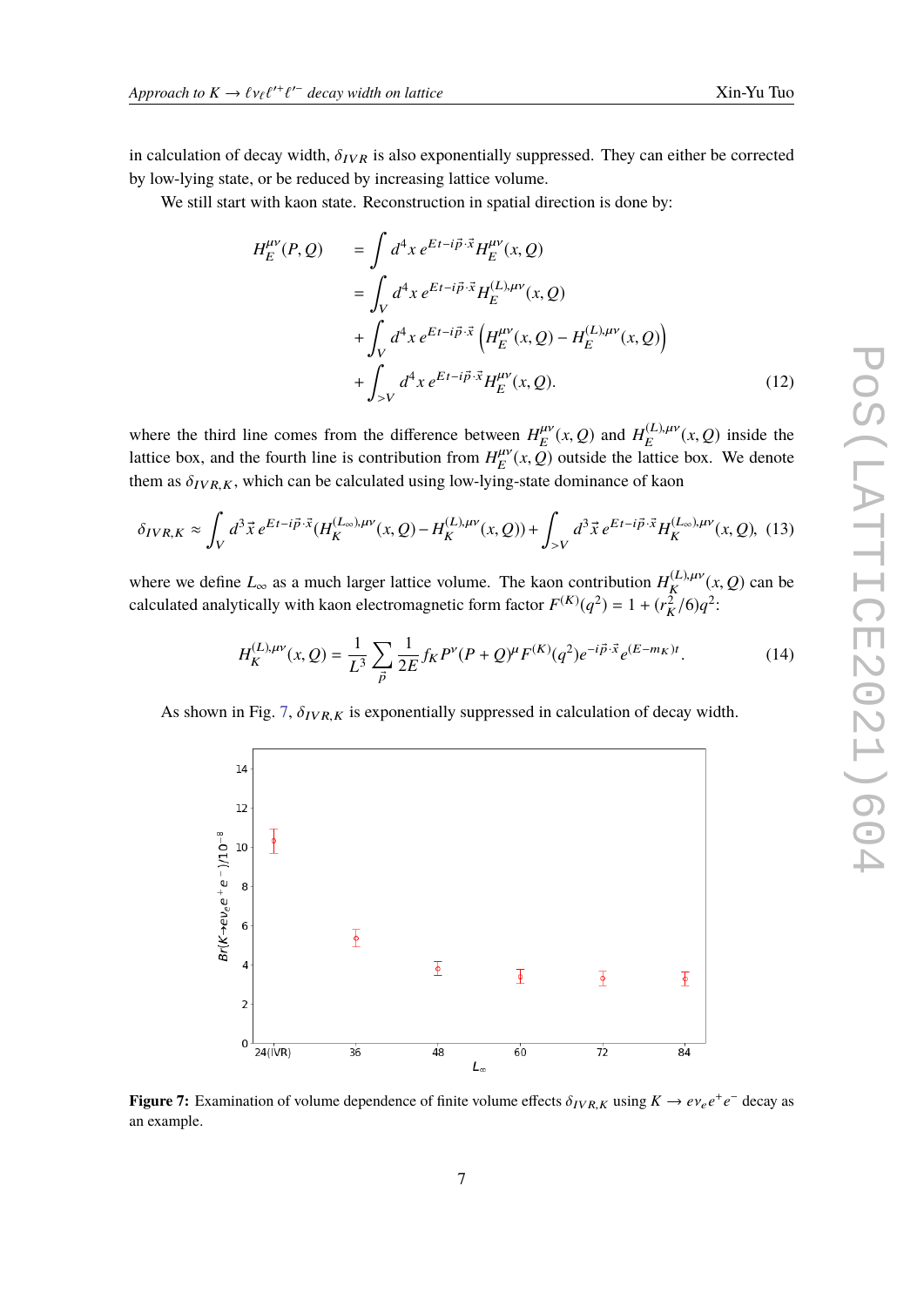Next, we analyze the  $\pi\pi$  intermediate states. There are two sources of finite volume effects. The first one is the power-law finite volume effects from on-shell  $\pi\pi$  state. These effects are also suppressed by small phase space  $K \to \ell v_{\ell} \pi \pi \to \ell v_{\ell} \ell'^{+} \ell'^{-}$ . The second one is the exponentially<br>currenceed finite volume offsets  $\delta$ . suppressed finite volume effects  $\delta_{IVR,\pi\pi}$ , which is similar to kaon case. The correction formulas for both parts will be derived in our future work.

## **4. Conclusion**

This paper presents a methodology for computing the  $K \to \ell v_{\ell} \ell^{\prime +} \ell^{\prime -}$  decay width using lattice<br>On The coloulation precedure is shown in Fig. 1, which uses exercing apeer hadronic function ` QCD. The calculation procedure is shown in Fig. [1,](#page-2-0) which uses coordinate space hadronic function as input and does not depend on parameterization of form factors. This approach sets up a bridge between lattice data and experimental observables. For numerical implementation, we refer to our recent paper [\[17\]](#page-8-4).

The systematic errors, including temporal truncation effects and finite volume effects, are found to be controllable in this approach. They are all long-distance effects and are dominated by lowlying states. We adopt IVR method to solve the systematic errors associated with kaon intermediate state. The situation for  $\pi\pi$  intermediate state are qualitatively analyzed in this work. The treatment of this part, as well as the other systematic effects, are left for future investigations.

# **References**

- <span id="page-7-0"></span>[1] V. Cirigliano, G. Ecker, H. Neufeld, A. Pich and J. Portoles, *Kaon Decays in the Standard Model*, *[Rev. Mod. Phys.](https://doi.org/10.1103/RevModPhys.84.399)* **84** (2012) 399 [[1107.6001](https://arxiv.org/abs/1107.6001)].
- <span id="page-7-1"></span>[2] Y. Aoki et al., *FLAG Review 2021*, [2111.09849](https://arxiv.org/abs/2111.09849).
- <span id="page-7-2"></span>[3] N. Carrasco, V. Lubicz, G. Martinelli, C.T. Sachrajda, N. Tantalo, C. Tarantino et al., *QED Corrections to Hadronic Processes in Lattice QCD*, *Phys. Rev.* **D91** [\(2015\) 074506](https://doi.org/10.1103/PhysRevD.91.074506) [[1502.00257](https://arxiv.org/abs/1502.00257)].
- [4] V. Lubicz, G. Martinelli, C.T. Sachrajda, F. Sanfilippo, S. Simula and N. Tantalo, *Finite-Volume QED Corrections to Decay Amplitudes in Lattice QCD*, *[Phys. Rev.](https://doi.org/10.1103/PhysRevD.95.034504)* **D95** [\(2017\) 034504](https://doi.org/10.1103/PhysRevD.95.034504) [[1611.08497](https://arxiv.org/abs/1611.08497)].
- [5] D. Giusti, V. Lubicz, G. Martinelli, C.T. Sachrajda, F. Sanfilippo, S. Simula et al., *First lattice calculation of the QED corrections to leptonic decay rates*, *[Phys. Rev. Lett.](https://doi.org/10.1103/PhysRevLett.120.072001)* **120** [\(2018\) 072001](https://doi.org/10.1103/PhysRevLett.120.072001) [[1711.06537](https://arxiv.org/abs/1711.06537)].
- [6] X. Feng, M. Gorchtein, L.-C. Jin, P.-X. Ma and C.-Y. Seng, *First-principles calculation of electroweak box diagrams from lattice QCD*, *[Phys. Rev. Lett.](https://doi.org/10.1103/PhysRevLett.124.192002)* **124** (2020) 192002 [[2003.09798](https://arxiv.org/abs/2003.09798)].
- [7] N.H. Christ, X. Feng, L.-C. Jin and C.T. Sachrajda, *Electromagnetic corrections to leptonic pion decay from lattice QCD using infinite-volume reconstruction method*, *[PoS](https://doi.org/10.22323/1.363.0259)* **[LATTICE2019](https://doi.org/10.22323/1.363.0259)** (2020) 259.